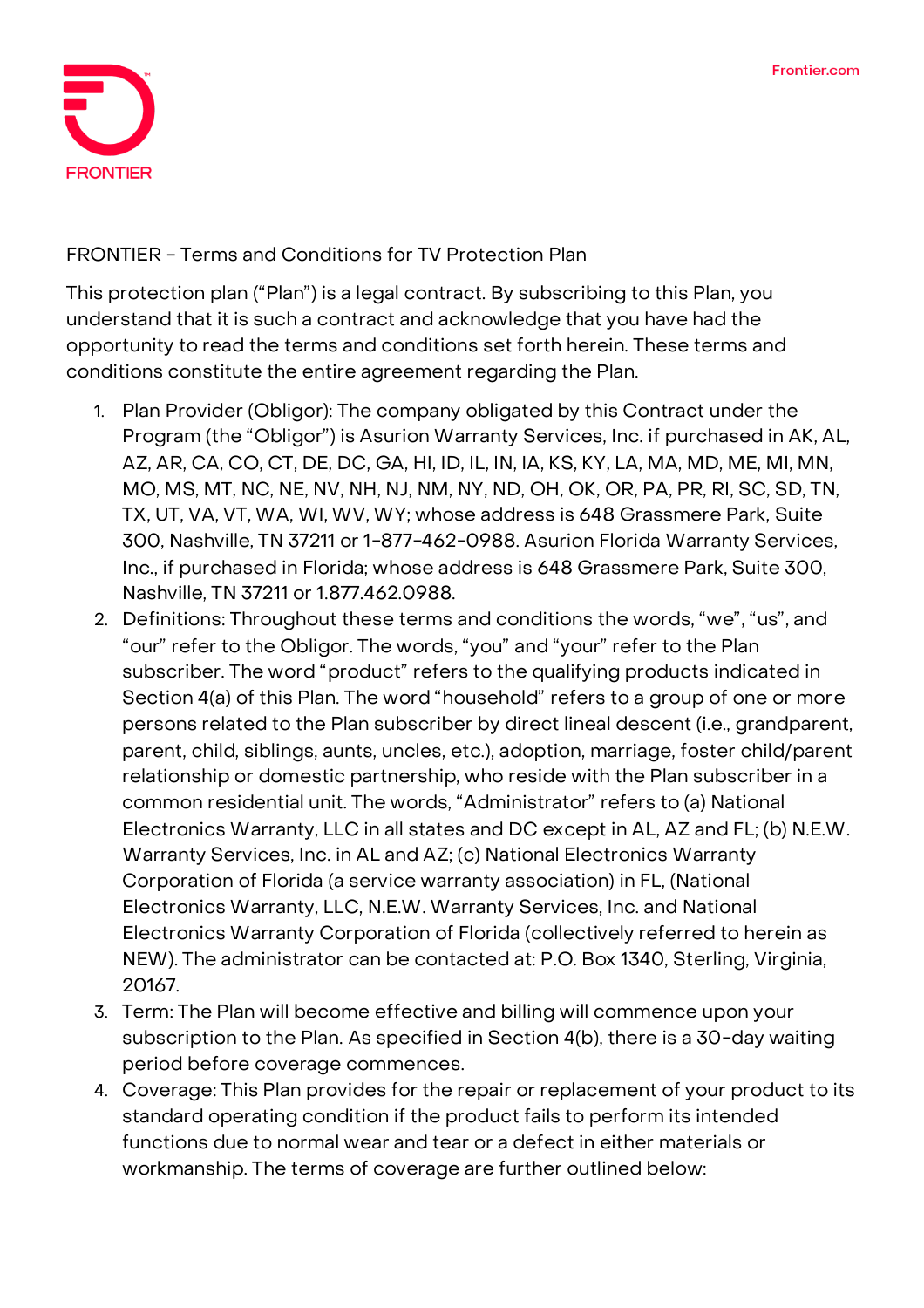

- a. Qualifying Products: This Plan covers televisions of any brand, any age and any size, either analog or digital including Plasma, LCD and DLP screen displays, original remote controls, one (1) Fiber Internet back up battery per household, as well as lamp and bulb replacement as specified in Section 4(h). Coverage Effective Date: **Coverage under the Plan will commence 31 days after your subscription to the Plan. No service will be provided during the initial 30 days of the Plan. If the Plan is cancelled, coverage will continue for 30 days after the cancellation date.** There will be no lapse in coverage if you move to another residence, provided that you continue the Plan and notify Frontier of your new residence address.
- b. Primary Residence: Unless otherwise specified, the coverage under this Plan applies to all televisions customarily located in your primary residence belonging to you or a member of your household. If you change your primary residence, you are required to notify Frontier of such request or change. In the event that you wish to obtain coverage for more than one residence, additional Plans must be purchased.
- c. Service Fee: **In the event that your television requires service, you will be required to pay a service fee in the amount of Seventy-Five Dollars (\$75.00).** This service fee does not apply to the replacement of the remote control or Fiber Internet back up battery as specified in Section 4(e). The service fee must be paid and received in advance of the service being provided and may be paid through a valid credit card, check or money order. There is no service fee for repair or replacement of remote controls or Fiber Internet back up battery units.
- d. Remote Control and Fiber Internet Back Up Battery: This Plan covers the cost to replace the original remote control, as provided with the television by the manufacturer, and a Fiber Internet back up battery with ones of like kind and quality. You will not be charged a service fee for claims related to products listed in this Section 4(e), however, the costs associated with the replacement of these products will apply toward the aggregate claim limit under the Plan.
- e. On-Site Service: If the product requiring service has a screen size larger than 32", it will be serviced on-site. We will use our best efforts to have an authorized service provider contact you within (1) business day of your initial call to arrange for service. Service will be provided during regular business hours Monday through Friday, except holidays. An adult (18 years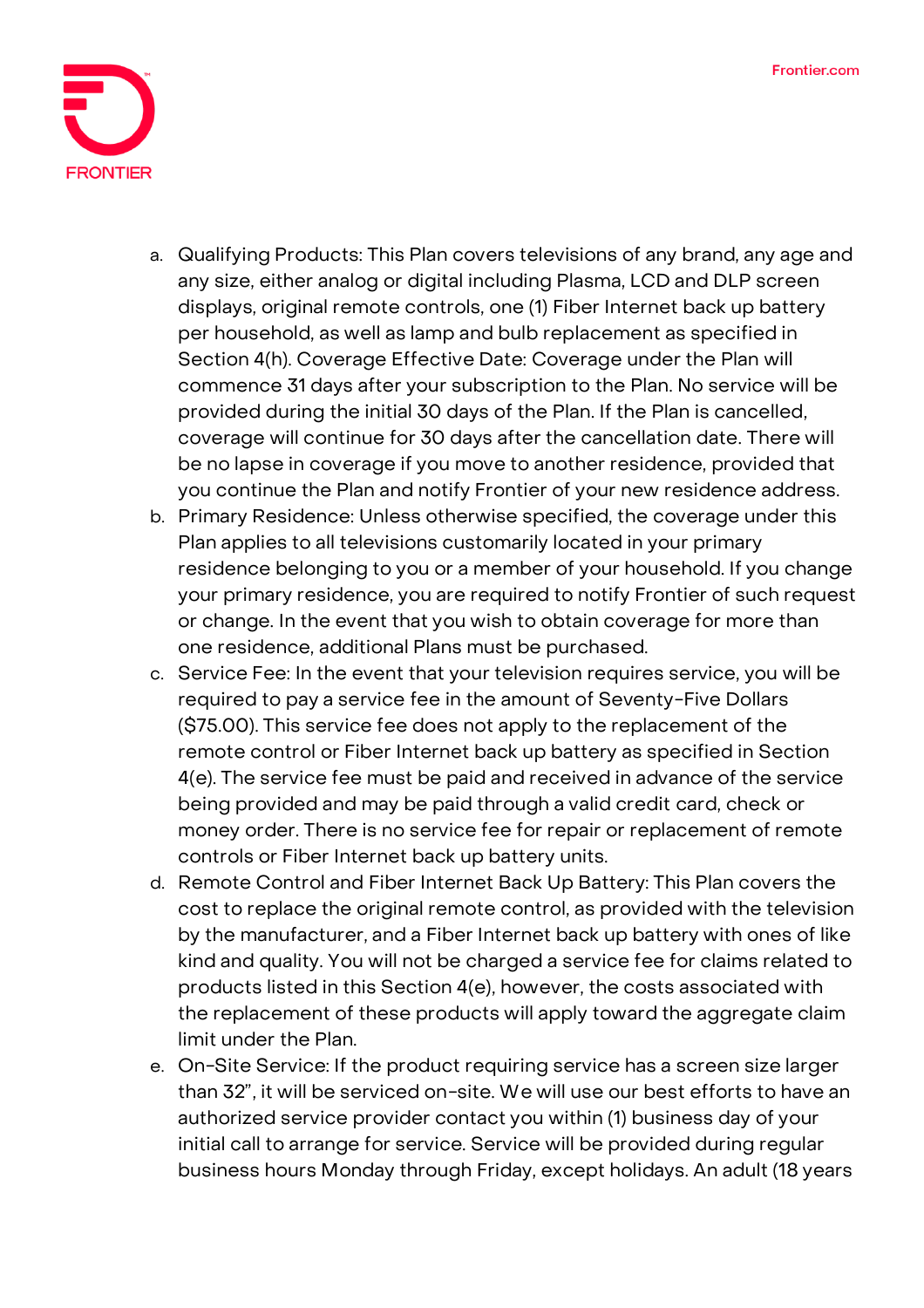

or older) must be present during the time of service. You must provide a safe, non-threatening environment for our technicians in order to receive on-site service. Due to environmental or technical requirements, if certain repairs cannot be completed where the product is located and must be repaired at another location, this Plan will cover all shipping and handling costs. Products installed in cabinetry and other types of built-in applications are eligible for service as long as you make the product accessible to the service technician. We are not responsible for dismantling or reinstallation of fixed infrastructure when removing or reinstalling a repaired or replaced product into a custom installation. The product must be located at your primary residence at the time of service.

- f. Repair Depot Service: If the product requiring service has a screen size of 32" or smaller, it will be shipped to a designated repair depot location for service. We will use our best efforts to ship a carton, prepaid shipping label and instructions for shipping your product to you within two (2) business days of your initial call for service. This Plan provides for next business day shipping. All shipping costs are covered by the Plan.
- g. Power Surge Protection: The Plan provides power surge protection in the absence of any other insurance coverage. If your product is damaged as a result of a power surge, we will service your product in accordance with the terms herein.
- h. Lamp and Bulb Replacement: After you have subscribed to the Plan for nine (9) consecutive months, you will be entitled to one (1) replacement per household of either a lamp for your DLP technology television or a bulb for your projector television, after such lamp or bulb burns out.
- i. Subscriber Eligibility. Only customers residing in the United States are eligible for coverage under the Plan.
- j. Replacement Products: If we opt to provide you a replacement product under the Plan, we reserve the right to retain ownership of your defective product. At our sole discretion, we may require that you return the defective product to our designated repair depot location as a condition to receiving your replacement product. Shipping costs associated with the return of the product will be paid by us.
- 5. **Registration:** Registration of this Plan is not required. At your option, you may register the products to be covered by the Plan at any time during the coverage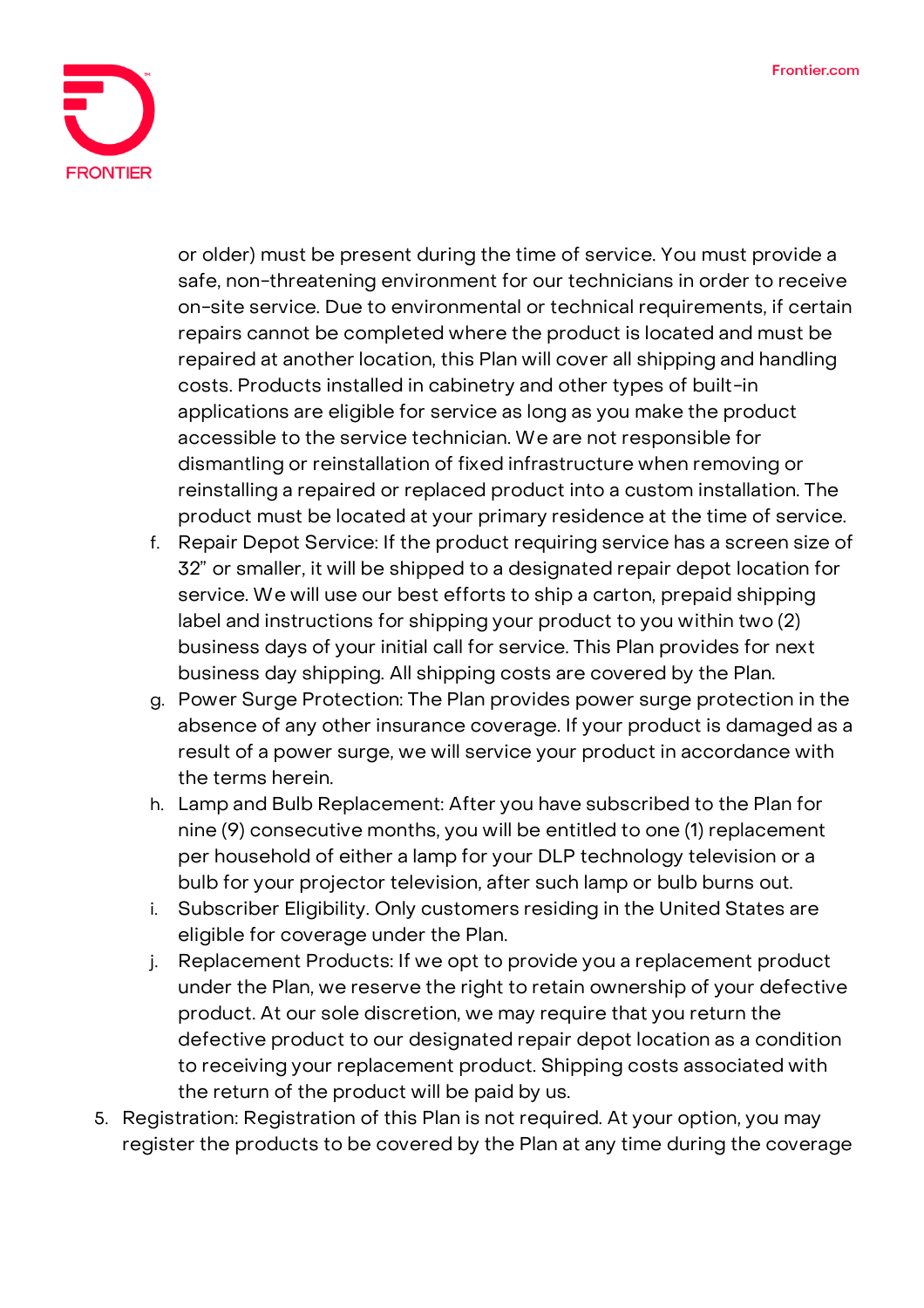

period. Changes and/or updates to the list of covered products can be made by updating your online account at the web address cited previously.

- 6. **Plan Limits of Liability (Aggregate Claim Limit):** Under the Plan, claims cannot exceed \$2,500 per 12-month rolling period which commences on the date of your first claim. We will be responsible for informing you, at the time of the claim, if you have reached the \$2,500 aggregate claim limit. The retail value of any repairs shall be equal to the market retail value of parts and labor charges for repairing the product, as determined at our sole discretion, provided that the retail value for any repair shall not exceed the total retail value of a comparable replacement product. In the event that you reach the 12-month aggregate claim limit for claims (\$2,500) and the product requires additional repairs, we will provide you with information on how to get the product repaired; however, we will not be responsible for any costs related to these repairs.
- 7. **Your Responsibilities:** This Plan is for your use only and may not be assigned. Products owned by anyone other than you or members of your household will not be covered by the Plan. Any abuse of the Plan by you, including but not limited to seeking replacement of a product not belonging to you, may result in termination of the Plan upon notice. The Product must be in good working condition prior to your Plan subscription. You must follow the instructions that are in the owner's manual for proper use, care and maintenance of the Product. Failure to follow the manufacturer's maintenance and service guidelines may result in the denial of coverage under this Plan. Please retain these terms and conditions for your records.
- 8. **Payment:** You agree to pay monthly charges for this Plan as such charges may appear on your monthly bill from Frontier Communications Corporation. The monthly rate for the Plan was provided to you at the time you subscribed to the Plan. You may contact your Frontier representative for the current applicable rate for the Plan. Non-payment may result in cancellation of the Plan. All charges, plus all applicable taxes, shall be due and payable by the due date stated on Frontier's bill.
- 9. **If Your Product Needs Service:** In the event the product fails to operate, you may, 30 days after subscription to this Plan, file a claim by calling 1.877.462.0988, 24 hours a day, 7 days a week, excluding national holidays. As stated above, service for your television is subject to your payment of a \$75.00 service fee for each claim. There will be no service fee required for the replacement of the remote control or the Fiber Internet back up battery. **AT OUR OPTION,**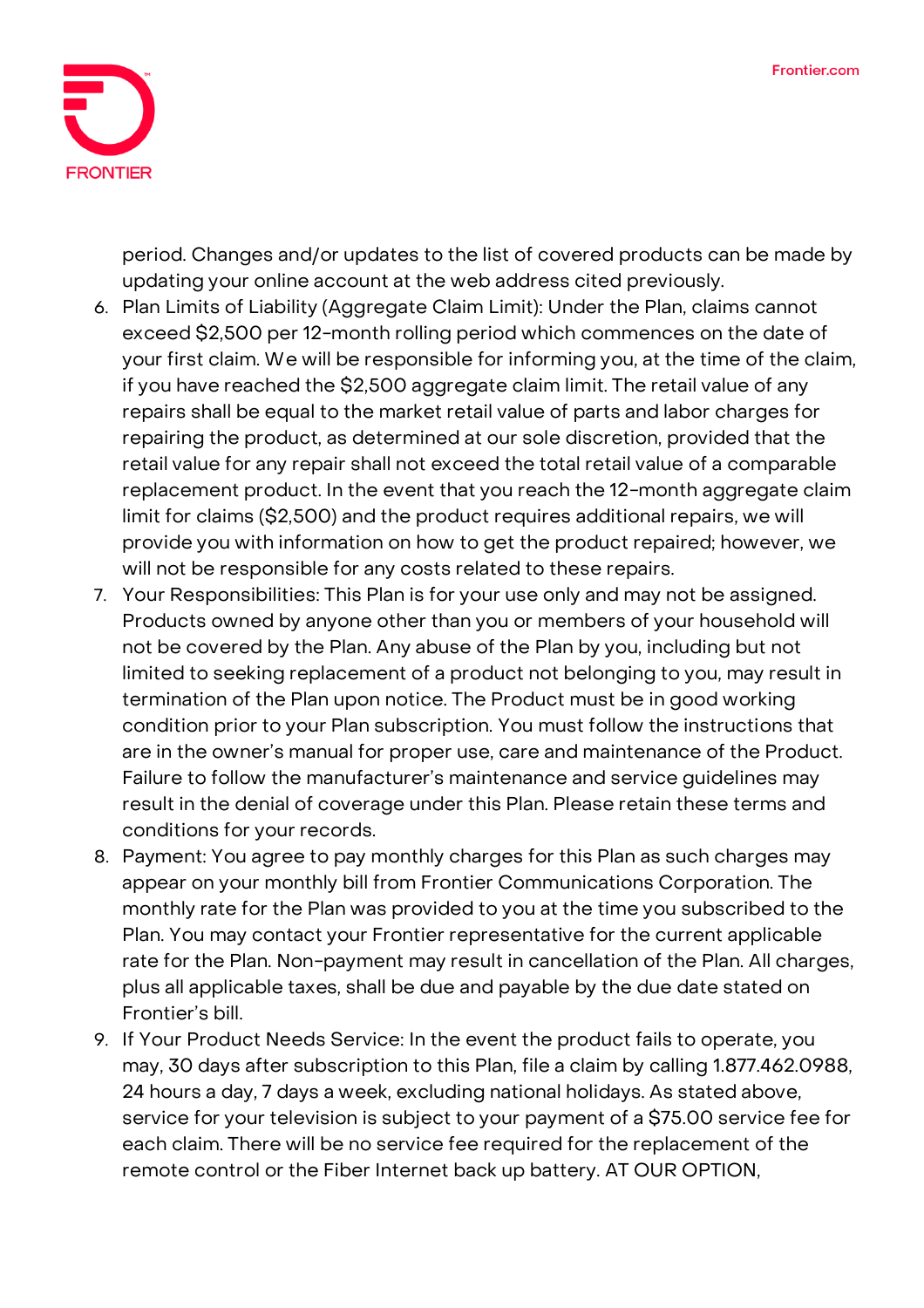

**REPLACEMENTS WILL BE NEW, REBUILT, REFURBISHED OR NON-ORIGINAL EQUIPMENT MANUFACTURER'S PARTS OR PRODUCTS THAT PERFORM TO THE ORIGINAL FACTORY SPECIFICATIONS.** If, at our sole discretion, it is determined that the product cannot be repaired, we will offer you a replacement product of like kind and quality, either new or refurbished. The cost of the replacement product cannot exceed the available balance of funds under the aggregate claim limit. Like kind and quality for televisions is determined by us, by comparing the product brand, screen size, resolution, aspectratio and housing color. Repaired or replaced products are warranted by us for 90 days from the date of product receipt by you. In the event that the product fails to function properly during such 90 days, we will repair or replace the product at no cost to you. Such services will not be charged against your aggregate claim limit under the Plan. If you choose not to accept the replacement product which we offer you, then we will provide a payment to you in the form of a gift card or check based on the fair market value of the product as determined by us, based upon the age of the product. This payment amount cannot exceed the available balance of funds under the aggregate claim limit.

- 10. **Insurance Securing this Plan:** This Contract is not an insurance policy. This Contract is secured by an insurance policy provided by Liberty Mutual Insurance Company, in the following jurisdictions only: AL, AR, CA, CT, FL, GA, HI, IL, KY, MN, MO, MT, NC, NH, NV, OH, OK, OR, SC, TX, VA, VT, WA, WI, WY and all other states required by law. In NY, this Contract is secured by an insurance policy provided by Liberty Insurance Underwriters Inc. If You reside in one of these listed states and, within sixty (60) days We have not paid a covered claim, provided You with a refund owed or You are otherwise dissatisfied, You may make a claim directly to the insurance company at 175 Berkley Street, Boston, Massachusetts, 02116 or 1.617.357.9500.
- 11. **Exclusions – What Is Not Covered:** This Plan does not cover the following:
	- a. Products with pre-existing conditions at the time of your subscription to the Plan;
	- b. Operability issues resulting from the inability of products, which are designed to process only analog television broadcasts, to process digital television broadcasts;
	- c. Batteries (except for a Fiber Internet back up battery), lamps or bulbs (except as set forth in Section 4(h));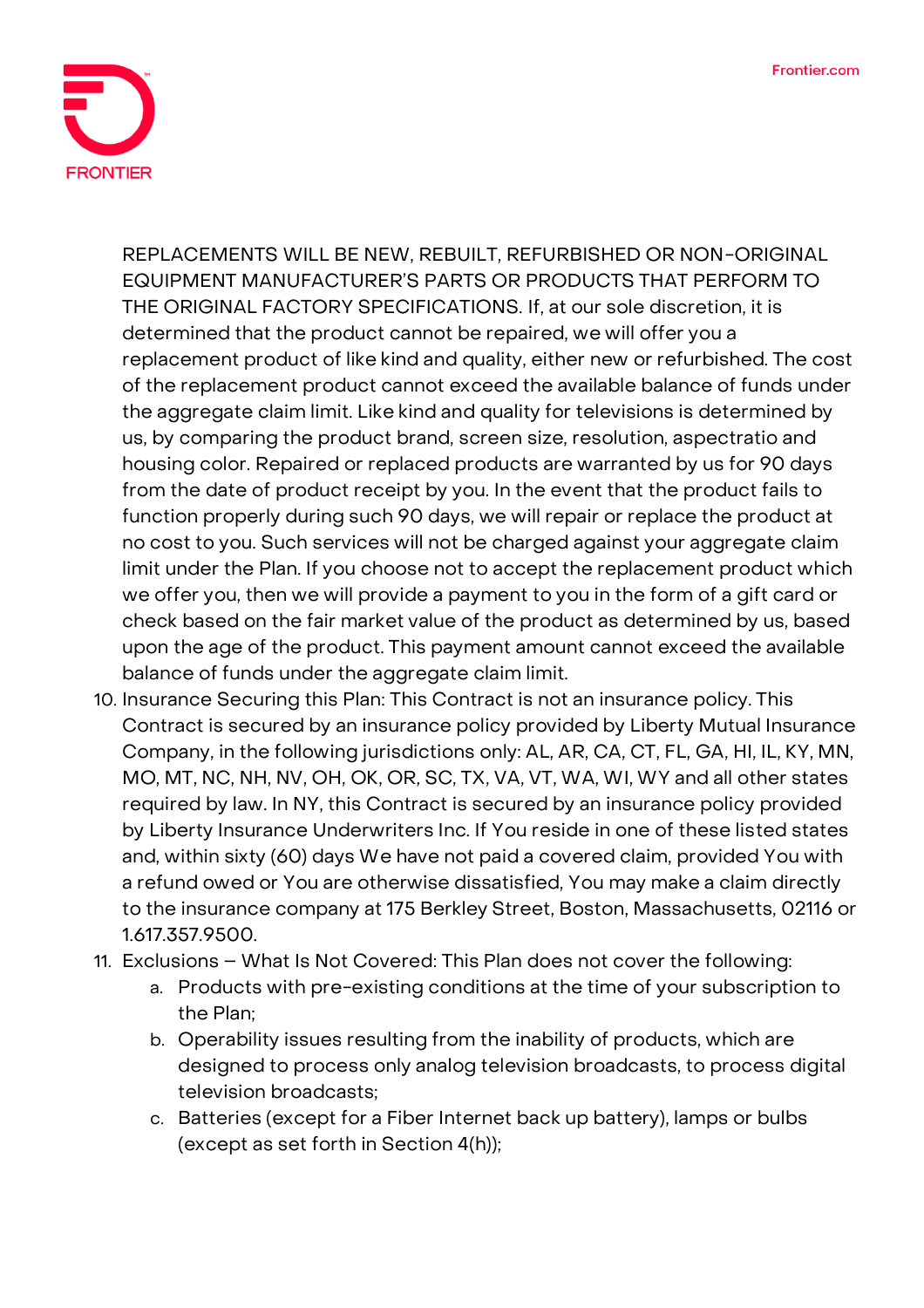

- d. Failure of a Fiber Internet back up battery due to improper use or use with unauthorized products or any Fiber Internet back up battery previously replaced under this Plan or any other Frontier service plan owned by you;
- e. Components or products used for any commercial, public, lease or other non-residential purpose;
- f. Cosmetic defects, damage to or failures of non-operational components that do not inhibit the proper operation and performance of a covered item, such as but not limited to: appearance parts; broken hinges; cracked cases; decorative finishing; finish defects; handles; nonfunctional plastic; trim; accessories; attachments;
- g. Damage or costs resulting from: improper installation or setup; use in any combinations not approved in the manufacturer's specifications; unauthorized modifications, alterations, repairs or repair personnel;
- h. Failure, inoperability, or disruption of any product or product functions due to any design flaw or systemic manufacturing defect;
- i. Failures, damage or loss caused by any physical force external to the product, whether accidental or intentional, including but not limited to: any disaster, whether natural (acts of God) or man-made, whether local or catastrophic; abuse; acts of war; civil disorders; corrosion; dirt; mold; dust; earthquake; fire; hail; insects or other animals; liquid immersion; malicious mischief; misuse; negligence; nuclear accident; riot; rust; sand; smoke; storm; terrorist attack; vandalism; wind;
- j. Costs associated with installation or de-installation of any product;
- k. Burned-in images and pixel failure within designed specifications or that do not materially alter the product's functionality;
- l. Products that are not owned by you or a member of your household, leased and rented products or products that are not located in your specified residence;
- m. Loss or damage to the product either while in storage or in the course of transit, delivery, or redelivery, except where the loss or damage occurs while your product is located at our designated repair depot;
- n. Normal periodic or preventative maintenance, inspections, cleaning, or tune-ups; minor adjustments and settings outlined in the product owner's manual that the user can perform;
- o. Products whose serial number has been altered or removed;
- p. Products located outside the United States;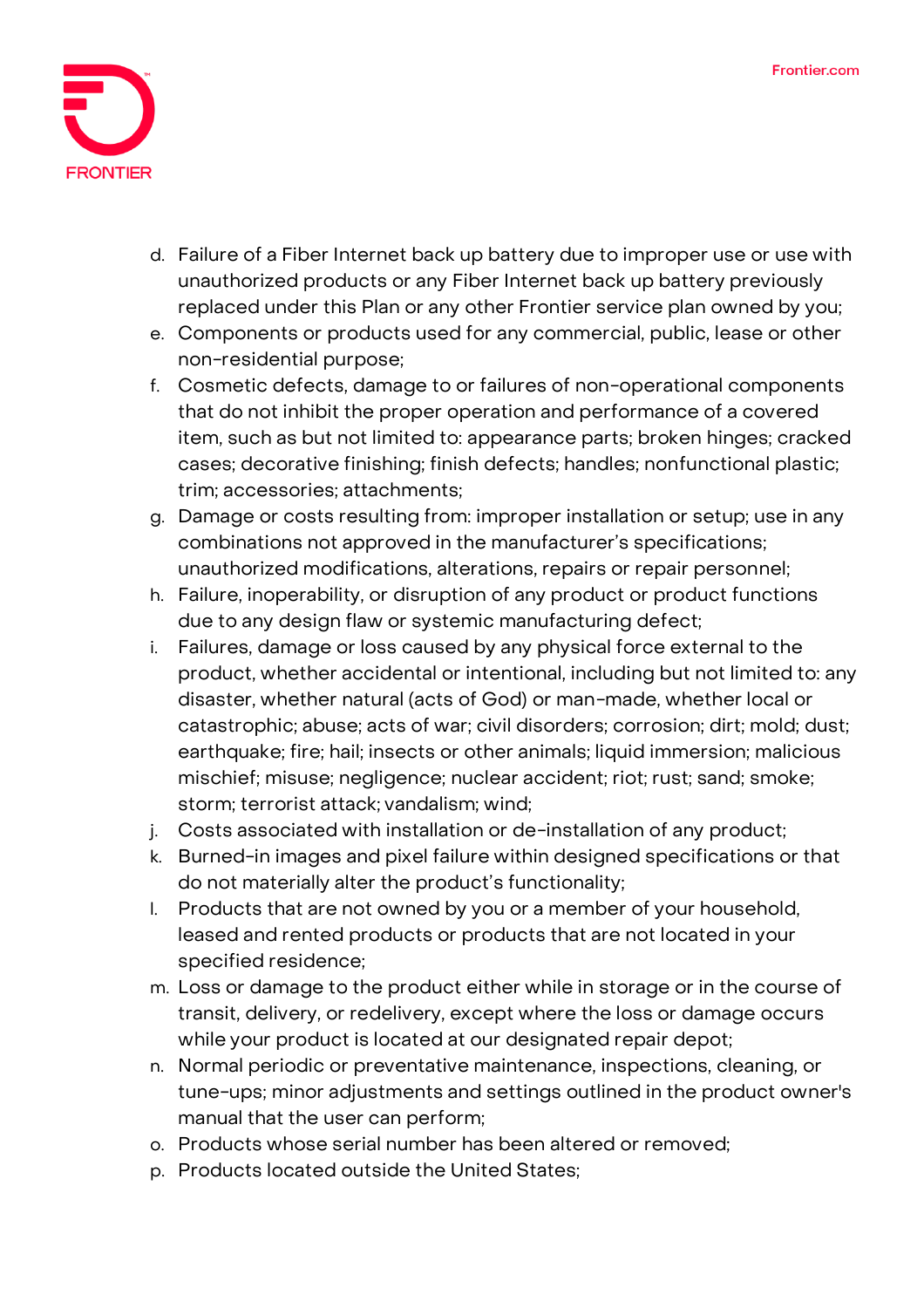

- q. Repair or replacement covered by a manufacturer recall in effect at the time of the failure;
- r. Special, indirect, or consequential damages or losses; or
- s. Theft or loss of the product.
- 12. **Renewal:** This Plan automatically renews from month to month until cancelled.
- 13. **Transfer:** This Plan is not transferable to another party.
- 14. **Cancellation:** This Plan is provided on a month-to-month basis and can be cancelled by you at any time for any reason by notifying Frontier's local business office (or other number that Frontier] may designate for such purpose) or by notifying us in writing. We may elect not to renew the Plan upon 30 days written notice to you. Upon any termination or cancellation by you or Frontier, you will have coverage provided, at no cost for an additional thirty (30) days after the date of termination or cancellation of this Plan. All claims under this Plan must be reported to us within thirty (30) days after cancellation of the Plan.
- 15. **Changes to the Plan:** WE MAY CHANGE THE MONTHLY CHARGE FOR THE PLAN, OR WE MAY CHANGE THESE TERMS AND CONDITIONS FROM TIME TO TIME UPON THIRTY (30) DAYS WRITTEN NOTICE TO YOU. SUCH NOTICE MAY BE PROVIDED AS A MESSAGE PRINTED ON THE FRONTIER BILL, IN A SEPARATE MAILING OR EMAIL, OR BY ANY OTHER REASONABLE METHOD AT FRONTIER'S DISCRETION. IF YOU DO NOT AGREE TO THE MODIFIED CHARGES OR TERMS OF THE AGREEMENT, YOU MAY CANCEL THE PLAN BY NOTICE TO FRONTIER AT ANY TIME IN ACCORDANCE WITH THESE TERMS AND CONDITIONS. THE PAYMENT OF APPLICABLE CHARGES BY YOU, OR A REQUEST FOR SERVICE UNDER THE PLAN, AFTER RECEIVING SUCH NOTICE OF A CHANGE IN THE CHARGES OR OTHER TERMS AND CONDITIONS WILL BE DEEMED TO BE ASSENT BY YOU TO THE CHANGE (S) IN THE CHARGES, TERMS OR CONDITIONS.
- 16. **Limitation of Liability:** Our liability for any negligence, error, mistake, or omission regarding the Plan or replacement of product(s) under the Plan is limited to a correction of any such error, mistake or omission. If such a correction is not possible, our liability will be limited to charges paid to Frontier in the applicable month pursuant to the Plan. Any refund must be requested by you. IN NO EVENT WILL THE PLAN OBLIGOR, FRONTIER OR THE ADMINISTRATOR BE LIABLE FOR INDIRECT, INCIDENTAL OR CONSEQUENTIAL DAMAGES INCLUDING BUT NOT LIMITED TO PERSONAL INJURIES OR LOSS OF INCOME ARISING OUT OF OR CONNECTED TO THE PROVISION OF THE PLAN, REPAIR OR REPLACEMENT OF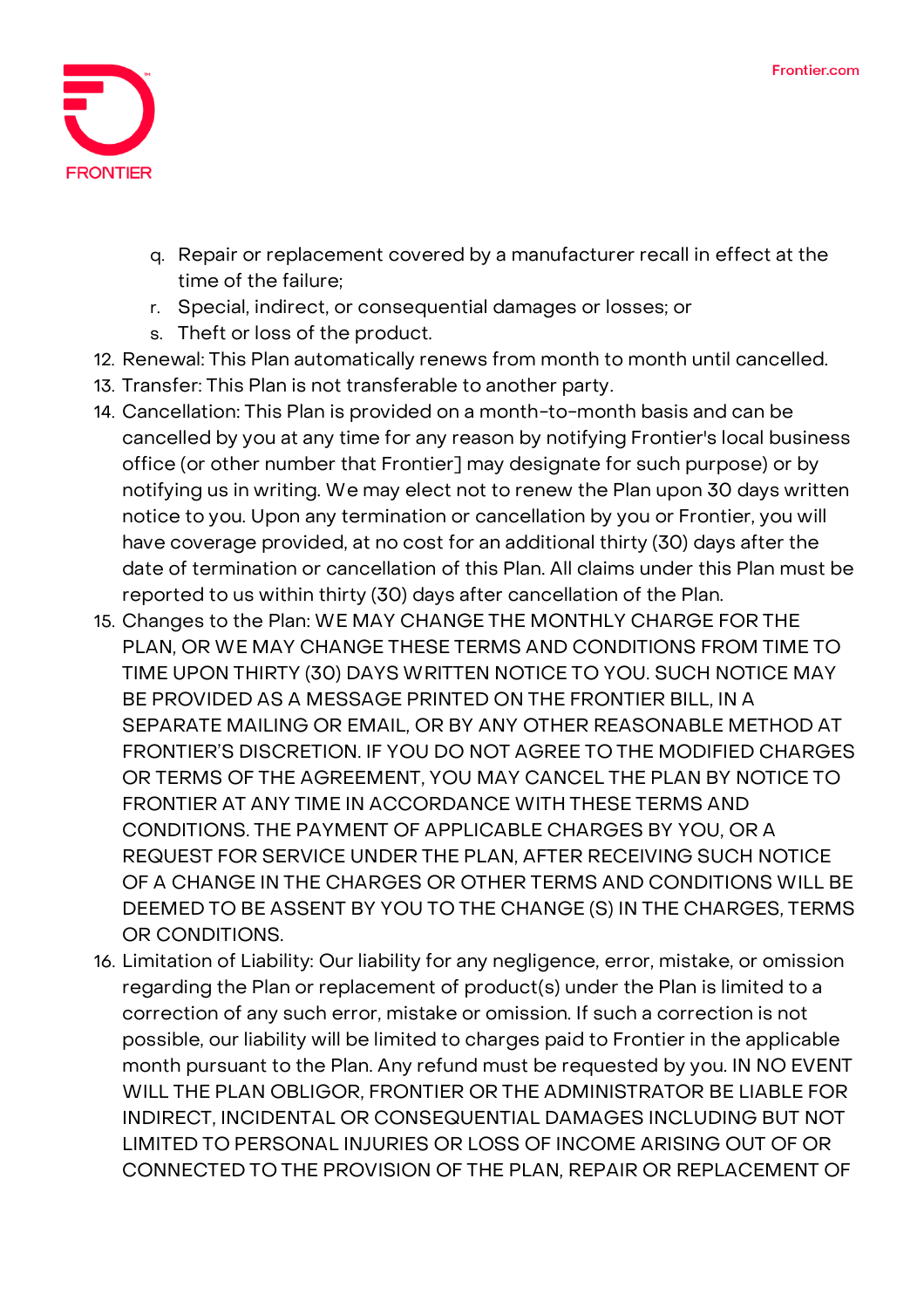

PRODUCTS UNDER THE PLAN AND CAUSED BY NEGLIGENCE, ERROR, MISTAKE OR OMISSION ON THE PART OF THE PLAN OBLIGOR, ADMINISTRATOR OR FRONTIER, OR THEIR RESPECTIVE EMPLOYEES, AGENTS OR SUBCONTRACTORS.

- 17. **Force Majeure:** We shall not be held responsible for any delay or failure in performance of any part of this Plan to the extent that such delay or failure is caused by fire, flood, explosion, war, strike, embargo, government requirement, regulatory agency requirement civil or military authority, acts of God, or other similar causes beyond our control. If any such condition occurs, we may elect to terminate this Plan immediately without notice.
- 18. **Non-waiver:** Our failure in any circumstance to require strict adherence to any term or condition set forth herein shall not be deemed a waiver by us of any such term or condition under any other circumstance or of any other term or condition set forth herein.

**If You Reside In One Of The Following States, These Provisions Apply To You:**

**Alabama:** You are entitled to a "Free Look" period for this Plan. This Plan will be considered void and we will refund you the purchase price of the Plan if you have not made a claim under this Plan and you have returned the Plan to us a) within 20 days after the date we have mailed the Plan to you, b) within 10 days after you have received the Plan if the Plan was furnished to you at the time the Plan was purchased, or c) within a longer time period if specified in the Plan. If we fail to pay the cancellation refund within forty-five (45) days of your written request, we will pay you a penalty of ten percent (10%) of the Plan purchase price for each thirty (30) day period or portion thereof that the refund and any accrued penalties remain unpaid. The right to void this Plan applies only to the original Plan purchaser and is not transferable. If we cancel this Plan, no cancellation fee will be imposed. If we cancel this Plan for reasons other than nonpayment, a material misrepresentation made by you to us or because of a substantial breach of duties by you relating to the product or its use, we will mail a written notice to you at least five (5) days prior to cancellation. The notice of cancellation shall state the effective date of cancellation and the reason for cancellation.

**Arizona:** If your written notice of cancellation is received prior to the expiration date, the administrator shall refund the remaining pro-rata price, regardless of prior services rendered under this Plan. The pre-existing condition exclusion does not apply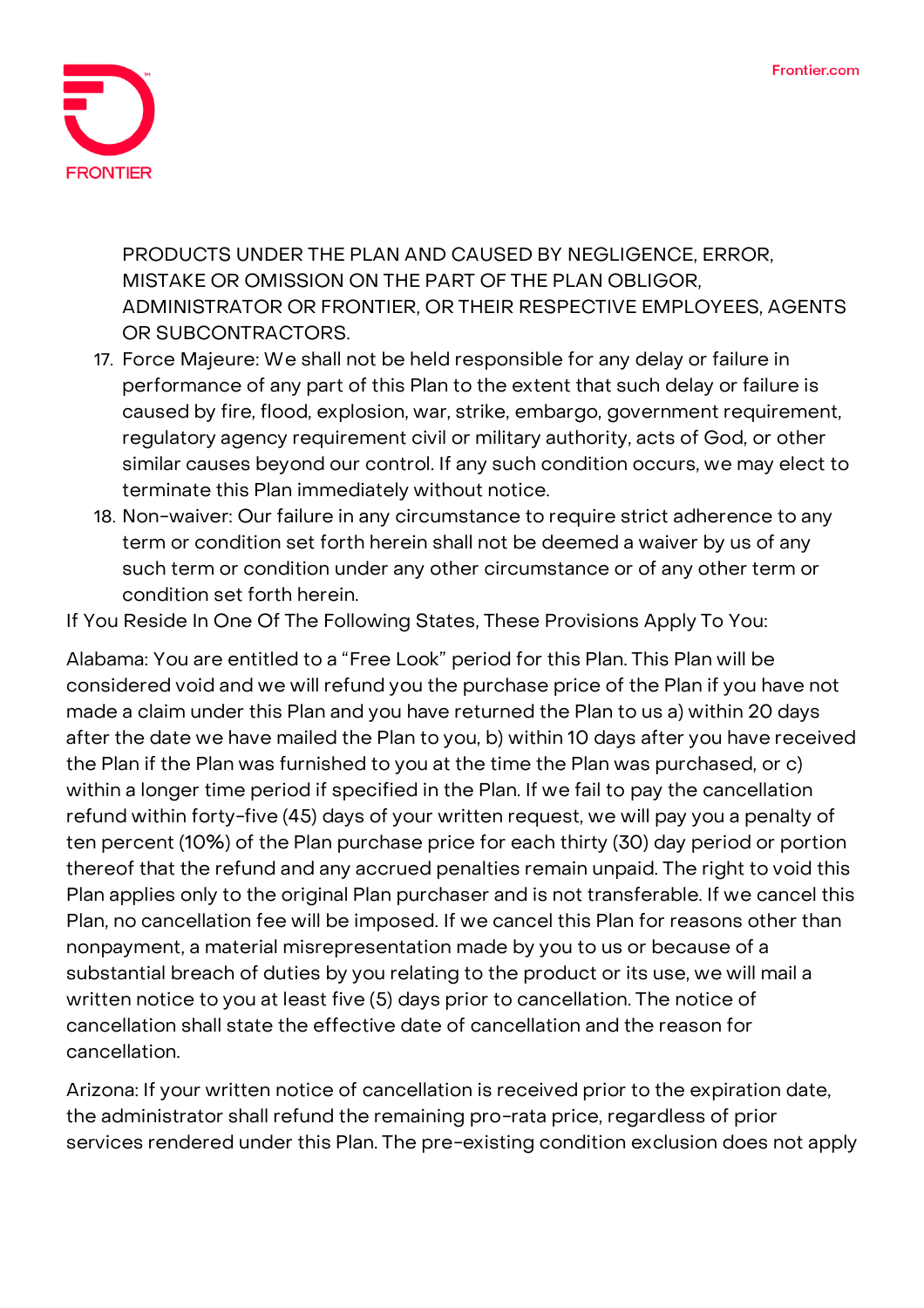

to conditions occurring prior to the sale of the consumer product by the Obligor, its assignees, subcontractors and/or representatives.

**California:** You may cancel this Plan for any reason at any time. To cancel it, submit your request in writing to the above address. For all products other than home appliances and home electronic products, the Cancellation provision is amended as follows: If the Plan is cancelled: (a) within sixty (60) days of the receipt of this Plan, you shall receive a full refund of the price paid for the Plan provided no service has been performed, or (b) after sixty (60) days, you will receive a pro rata refund, less the cost of any service received.

**Connecticut:** The expiration date of this Plan shall automatically be extended by the duration that the product is in our custody being repaired. In the event of a dispute with the administrator, you may contact the State of Connecticut Insurance Department, PO Box 816, Hartford, CT 06142-0816, Attn: Consumer Affairs. The written complaint must contain a description of the dispute, the purchase price of the product, the cost of repair of the product and a copy of the Plan.

**Florida:** The Plan shall be cancelled by us for fraud or material misrepresentation, including but not limited to commercial or rental use. Unauthorized repair or replacement of covered equipment shall result in the cancellation of the Plan by us. In the event of cancellation by us, written notice of cancellation shall be mailed to you not less than sixty (60) days before cancellation is effective. This Plan can be cancelled by you at any time for any reason by emailing, mailing or delivering to us notice of cancellation. If the Plan is cancelled: (a) within thirty (30) days of the receipt of the Plan, you shall receive a full refund of the price paid for the Plan provided no service has been performed, or (b) after thirty (30) days, you will receive a refund based on 100% of unearned pro rata premium less any claims that have been paid or less the cost of repairs made by us. If we cancel the Plan, the return premium is based upon 100% of the unearned pro rata premium. Only a check payable to you will be issued by us if your product cannot be repaired or replaced pursuant to the terms and conditions of this Plan.

**Georgia:** This Plan shall be non-cancelable by us except for fraud, material misrepresentation, or failure to pay consideration due therefore. The cancellation shall be in writing and shall conform to the requirements of Code 33-24-44. You may cancel at any time upon demand and surrender of the Plan and we shall refund the excess of the consideration paid for the Plan above the customary short rate for the expired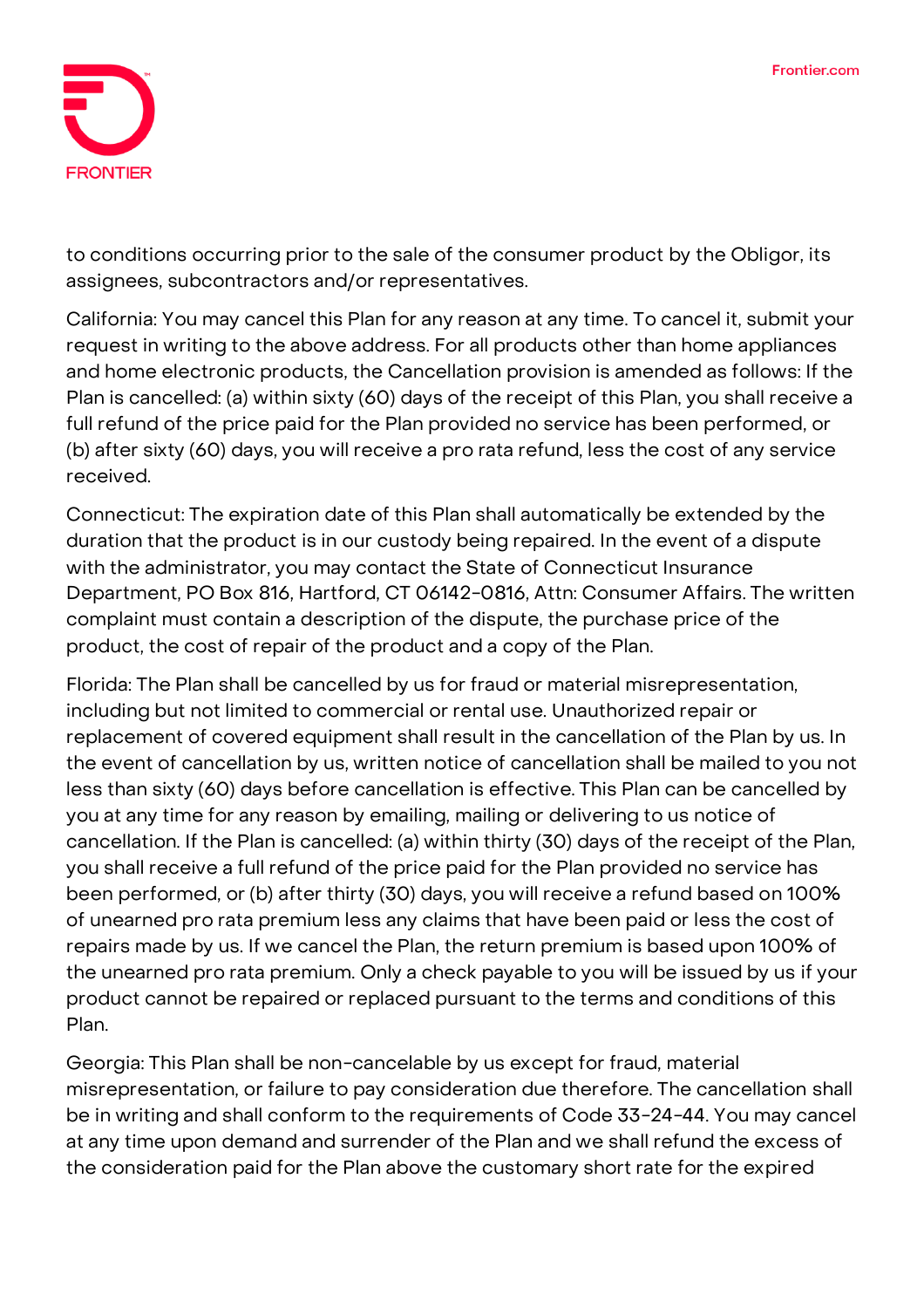

term of the Plan. The Plan excludes coverage for incidental and consequential damages and pre-existing conditions only to the extent such damages or conditions are known to you or reasonably should have been known to you.

**Illinois:** You may cancel this Plan: a) within thirty (30) days after its purchase if no service has been provided and a full refund of the Plan price, less a cancellation fee not to exceed the lesser of ten percent (10%) of the Plan price or fifty dollars (\$50.00); or b) at any other time and a pro rata refund of the Plan price for the unexpired term of the Plan, based on the number of elapsed months less the value of any service received, and the cancellation fee not to exceed the lesser of ten percent (10%) of the Plan price or fifty dollars (\$50.00).

**Nevada:** You are entitled to a "Free Look" period for this Plan. If the plan is cancelled, no deduction shall be made from the refund for the cost of any service received. This Plan may be cancelled due to an unauthorized repair which results in a material change in the nature or extent of the risk, occurring after the first effective date of the current policy, which causes the risk of loss to be substantially and materially increased beyond that contemplated at the time the policy was issued or last renewed. This Plan will be considered void and we will refund you the purchase price of the Plan if you have not made a claim under this Plan and you have returned the Plan to us a) within 20 days after the date we have mailed the Plan to you, b) within 10 days after you have received the Plan if the Plan was furnished to you at the time the Plan was purchased, or c) within a longer time period if specified in the Plan. If we fail to pay the cancellation refund within forty-five (45) days of your written request, we will pay you a penalty of ten percent (10%) of the Plan purchase price for each thirty (30) day period or portion thereof that the refund and any accrued penalties remain unpaid. The right to void this Plan applies only to the original Plan purchaser and is not transferable. If we cancel this Plan, no cancellation fee will be imposed.

**New Hampshire:** In the event you do not receive satisfaction under this Plan, you may contact the New Hampshire Insurance Department, 21 South Fruit St, Suite 14, Concord, NH 03301 or 1.800.852.3416.

**New Mexico:** If this Plan has been in force for a period of seventy (70) days, we may not cancel before the expiration of the Plan term or one (1) year, whichever occurs first, unless: (1) you fail to pay any amount due; (2) you are convicted of a crime which results in an increase in the service required under the Plan; (3) you engage in fraud or material misrepresentation in obtaining this Plan; (4) you commit any act, omission, or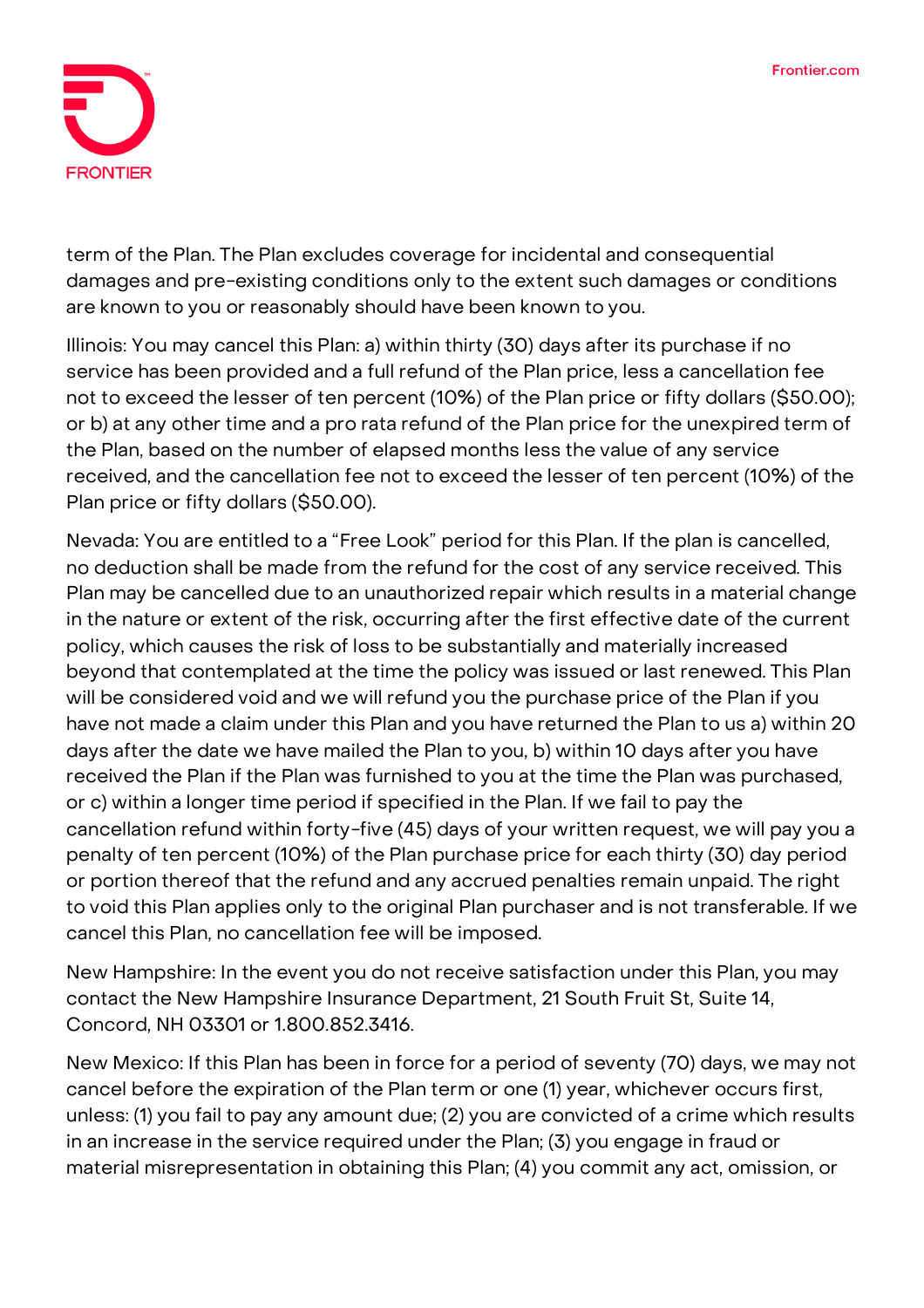

violation of any terms of this Plan after the effective date of this Plan which substantially and materially increase the service required under this Plan; or (5) any material change in the nature or extent of the required service or repair occurs after the effective date of this Plan and causes the required service or repair to be substantially and materially increased beyond that contemplated at the time you purchased this Plan.

**North Carolina:** The purchase of this Plan is not required either to purchase or to obtain financing for a home appliance.

**Oklahoma:** The "Cancellation" section is deleted and replaced by the following: You may cancel this contract at any time by surrendering it or providing written notice to the retailer at the address where You purchased this Contract. You many also cancel this Contract by surrendering it or providing written notice to N.E.W. at the address listed below. You may cancel this Contract for any reason. In the event You cancel this Contract within 30 days of receipt of the Contract, You shall receive a full refund of any payments made by You under this Contract. In the event You cancel this Contract after 30 days of receipt of this Contract, You shall receive a refund based upon 90% of the unearned pro-rata premium less an administrative fee not to exceed 10% of the unearned pro-rata premium or \$25, whichever is less, and less the cost of claims paid. We or N.E.W. may not cancel this Contract except for fraud, material misrepresentation or non-payment by You; or if required to do so by any regulatory authorization. If we or N.E.W. cancel this Contract, You shall receive a refund of 100% of the unearned pro-rata premium. We or N.E.W. may not cancel this Contract without providing You with written notice at least thirty days prior to the effective date of cancellation. Such notice shall include the effective date of cancellation and the reason for cancellation. The following sentence is added to this contract: Coverage afforded under this contract is not guaranteed by the Oklahoma Insurance Guaranty Association. Oklahoma service warranty statutes do not apply to commercial use references in this Contract.

**South Carolina:** You are entitled to a "Free Look" period for this Plan. If you cancel this Plan within 30 days of receipt of this Plan, you shall receive a full refund of the Plan purchase price. If we fail to pay the cancellation refund within forty-five (45) days of your written request, we will pay you a penalty of ten percent (10%) of the Plan purchase price for each thirty (30) day period or portion thereof that the refund and any accrued penalties remain unpaid. To prevent any further damage, please refer to the owner's manual. In the event the service Plan provider does not provide covered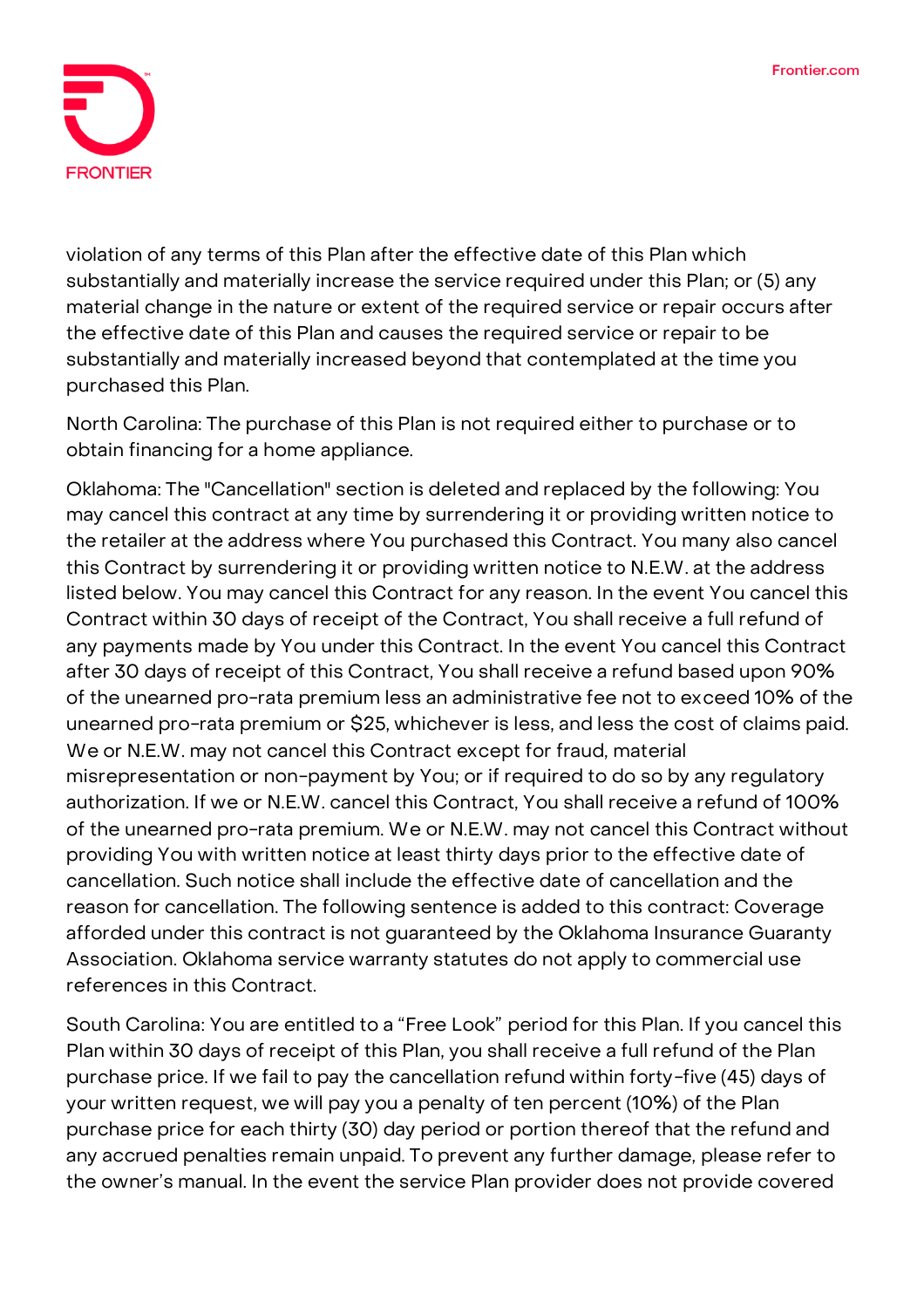

service within (60) days of proof of loss by the Plan holder, the Plan holder is entitled to apply directly to the Insurance Company. If the Insurance Company does not resolve such matters within sixty (60) days of proof of loss, they may contact the SC Department of Insurance, P.O. Box 100105, Columbia, SC 29202-3105, 1.800.768.3467.

**Texas:** If you purchased this Plan in Texas, unresolved complaints concerning a provider or questions concerning the registration of a Plan provider or administrator may be addressed to the Texas Department of Licensing and Regulations, PO Box 12157, Austin, TX 78711 or 1.512.463.6599 or 1.800.803.9202. You may apply for reimbursement directly to the insurer if a refund or credit is not paid before the fortysixth (46th) day after the date on which the Plan is returned to the provider.

**Utah:** Coverage afforded under this Plan is not guaranteed by the Utah Property and Casualty Guarantee Association. If we cancel this Plan due to fraud or material misrepresentation, you will be notified thirty (30) days prior to Plan cancellation. If we cancel this Plan due to nonpayment, you will be notified ten (10) days prior to Plan cancellation. This Plan is subject to limited regulation by the Utah Insurance Department. To file a complaint, contact the Utah Insurance Department, 3110 State Office Building, Salt Lake City, UT 84114 and phone number 1.801.538.3800 or 1.800.439.3805.

**Washington:** This Plan is not a Plan of insurance. This Service Plan is secured by a contractual liability insurance policy provided by Liberty Insurance Underwriters Inc., 175 Berkley Street, Boston, Massachusetts, 02116 or 1.617.357.9500. You may make a claim directly to the insurance company at any time.

**Wisconsin: THIS AGREEMENT IS SUBJECT TO LIMITED REGULATION BY THE WISCONSIN OFFICE OF THE COMMISSIONER OF INSURANCE.** This Plan shall not be cancelled nor can coverage be denied due to unauthorized repair of the covered equipment, unless we are prejudiced by your failure to obtain such authorization. If you cancel this Plan, no deduction shall be made from the refund for the cost of any service received. This Plan is backed by a contractual liability insurance policy with limits of liability of five thousand dollars (\$5,000) per claim and twenty-five thousand dollars (\$25,000) in aggregate per Plan.

**Wyoming:** This Plan will be considered void and we will refund you the full purchase price of the Plan or credit your account if you have not made a claim under this Plan and you have returned the Plan to us, a) within 20 days after the date we have mailed the Plan to you, b) within 10 days after you have received the Plan if the Plan was